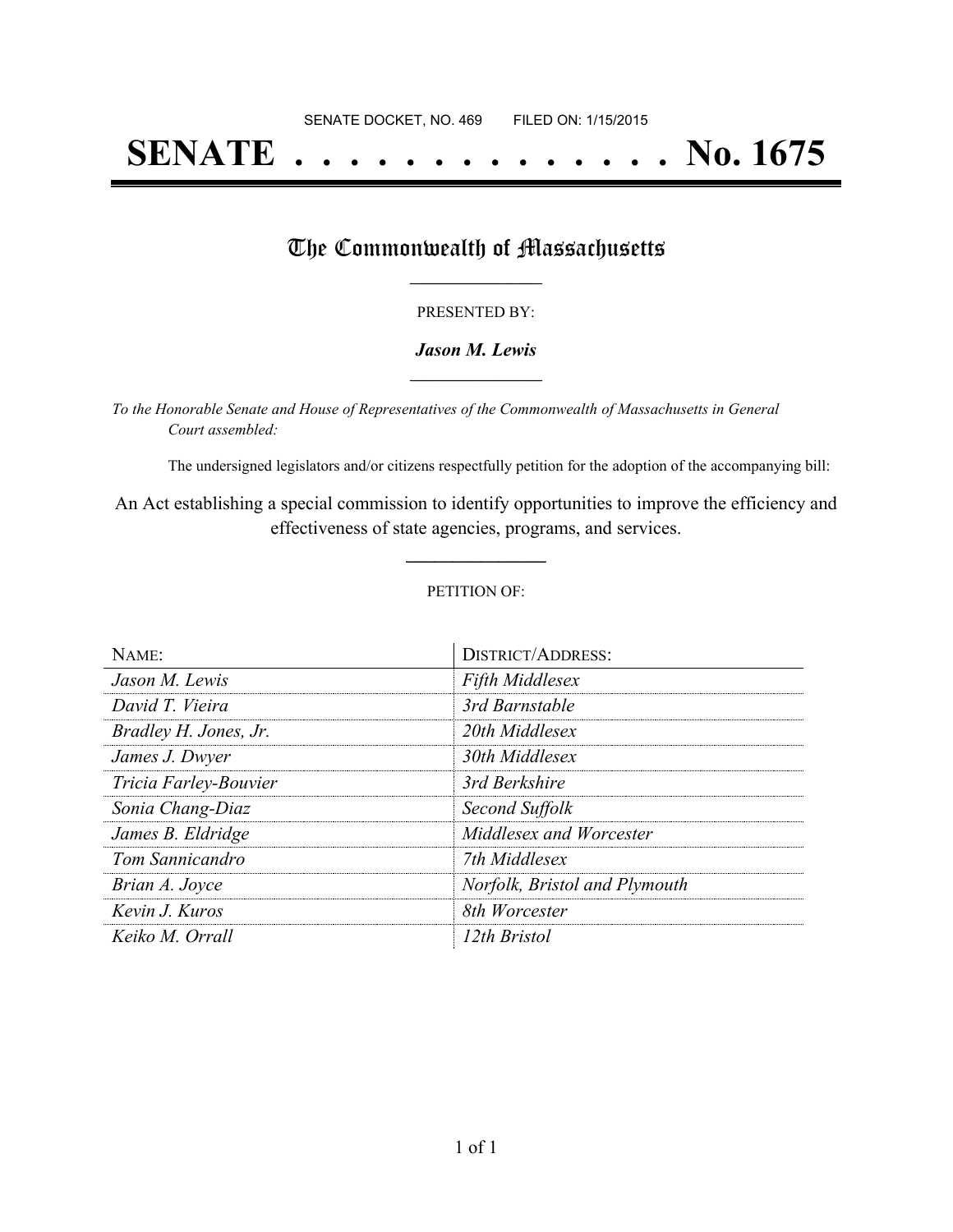#### SENATE DOCKET, NO. 469 FILED ON: 1/15/2015

## **SENATE . . . . . . . . . . . . . . No. 1675**

By Mr. Lewis, a petition (accompanied by bill, Senate, No. 1675) of Jason M. Lewis, David T. Vieira, Bradley H. Jones, Jr., James J. Dwyer and other members of the General Court for legislation to establish a special commission to identify opportunities to improve the efficiency and effectiveness of state agencies, programs, and services. State Administration and Regulatory Oversight.

## The Commonwealth of Massachusetts

**In the One Hundred and Eighty-Ninth General Court (2015-2016) \_\_\_\_\_\_\_\_\_\_\_\_\_\_\_**

**\_\_\_\_\_\_\_\_\_\_\_\_\_\_\_**

An Act establishing a special commission to identify opportunities to improve the efficiency and effectiveness of state agencies, programs, and services.

Be it enacted by the Senate and House of Representatives in General Court assembled, and by the authority *of the same, as follows:*

1 SECTION 1. The Massachusetts General Laws, as appearing in the 2014 Official Edition,

2 are hereby amended by inserting after chapter 11 the following chapter:-

- 3 Chapter 11A
- 4 Government Efficiencies Commission
- 5 SECTION 1. (a) There shall be a special commission to study and make

6 recommendations concerning functional overlaps and other redundancies among state agencies

- 7 and opportunities to promote efficiency and accountability in state government. The commission
- 8 shall consist of the following members or their designees: (i) the House and Senate chairs of the
- 9 Joint Committee on State Administration and Regulatory Oversight, who shall serve as co-
- 10 chairs; (ii) the chair of the House Committee on Post Audit and Oversight; (iii) the chair of the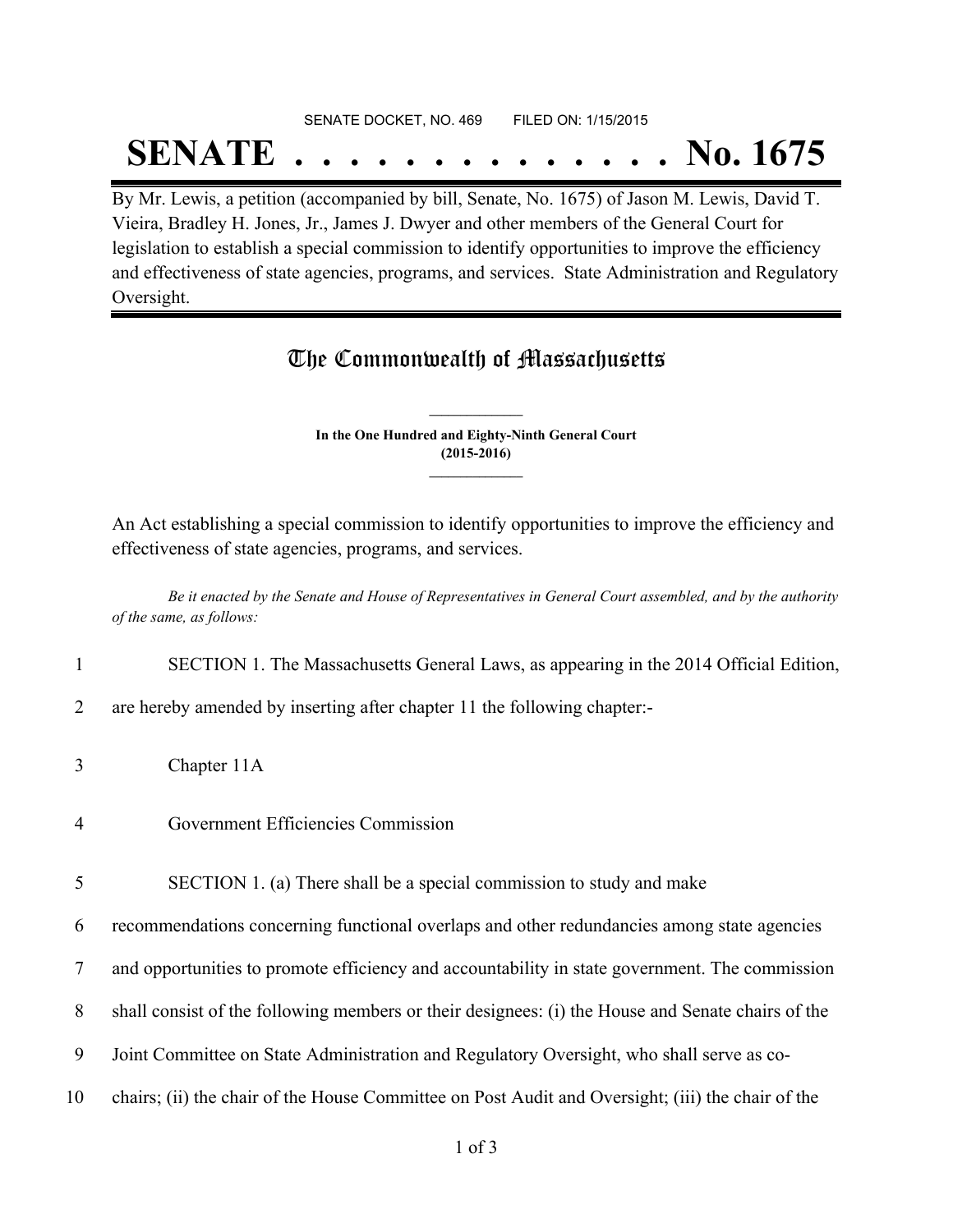Senate committee on Post Audit and Oversight; (iv) the House Minority Leader; (v) the Senate Minority Leader; (vi) the State Auditor; (vii) the Assistant Secretary of Commonwealth Performance, Accountability and Transparency; (viii) the State Treasurer; and (ix) 2 members 14 that shall be appointed by the Governor.

 (b) The commission shall identify ways to eliminate overlaps and redundancies among state agencies and make other recommendations as the commission considers appropriate with the goal of reducing costs to the commonwealth and enhancing the quality and accessibility of state services to the public. The commission shall consider merging or consolidating state agencies and programs if a merger would reduce costs without adversely impacting the quality of services. The commission shall also seek to identify opportunities to maximize revenues, such as federal grants and matching funds.

 (c) The commission may hold hearings and invite testimony from experts and the public. The commission shall review and identify best practices learned from similar efforts in other states, including the state of Connecticut's Commission on Enhancing Agency Outcomes which submitted its final report on December 30, 2010.

 (d) The agency head and staff of each state agency under consideration by the commission shall ensure that any data, information or materials that the commission requests for purposes of its review and deliberations are provided to the commission in a timely manner.

 (e) Members of the commission shall be named and the commission shall begin its work within 60 days of the effective date of this act. The commission shall report to the general court the results of its investigation and study and recommendations, if any, together with drafts of legislation necessary to carry its recommendations into effect by filing the same with the clerks